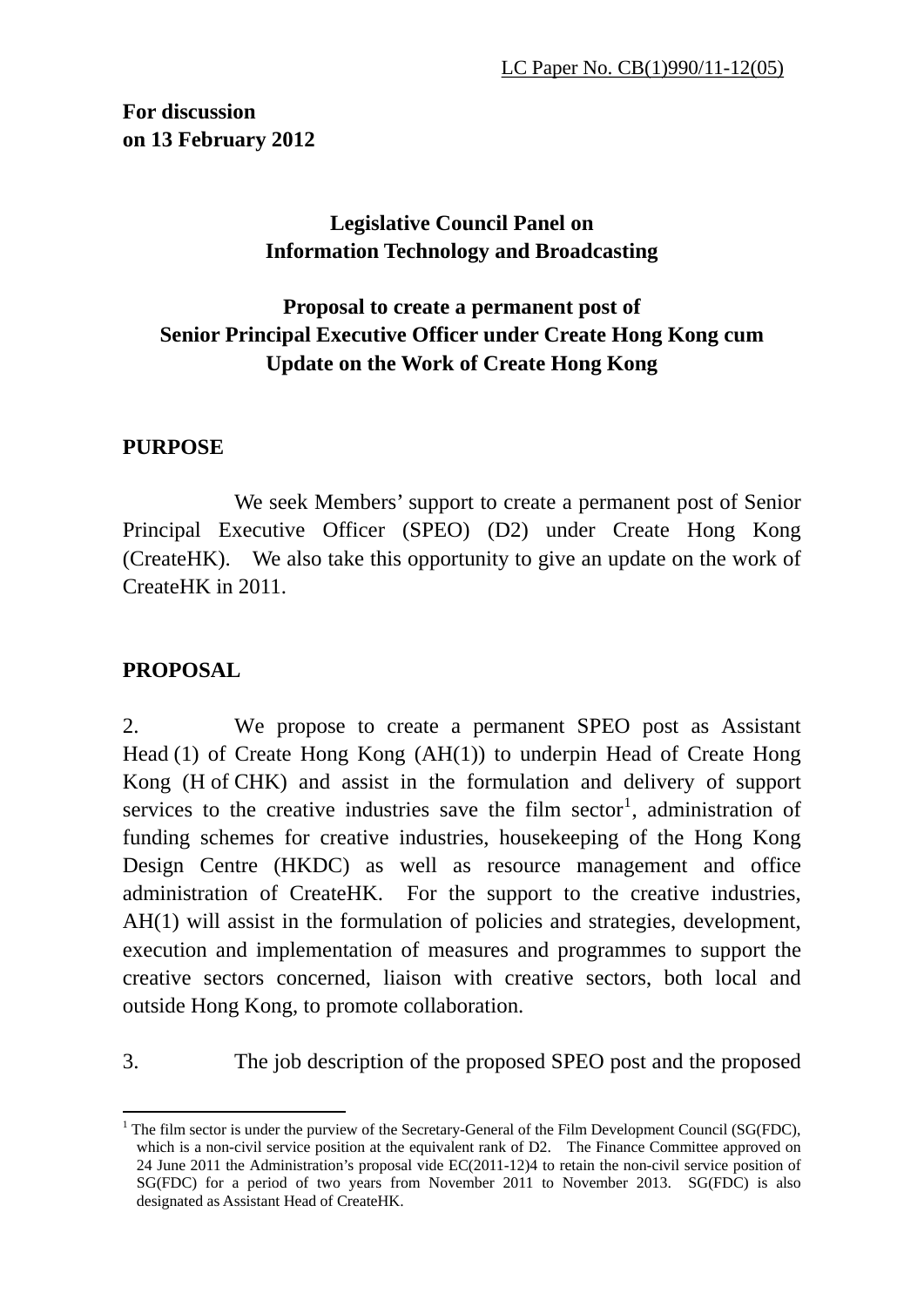organisation chart of CreateHK after the creation of the post are at **Annex 1** and **Annex 2** respectively.

### **CONSIDERATIONS**

4. Creative industries are important economic drivers for Hong Kong. The Government has identified cultural and creative industries as one of the six economic areas with high growth potential. Based on the latest statistics, Hong Kong has around 34 000 cultural and creative industries-related establishments with more than 189 000 practitioners. In 2010, cultural and creative industries contributed value added of nearly \$78 billion, or about 4.6% of Hong Kong's Gross Domestic Product (GDP). This represents a 22.8% increase in terms of value-added of GDP in 2010 over that of 2009.

5. CreateHK was set up in June 2009 under the Communications and Technology Branch (CTB) of the Commerce and Economic Development Bureau. It is a dedicated office which provides coordinated support and one-stop services to local creative industries. It adopts a seven-pronged strategy, which involves nurturing talents, supporting the development of start-up companies, expanding the size of local market, helping creative industries explore outside markets, fostering creative atmosphere within the community, developing creative clusters and promoting Hong Kong as Asia's creative capital. An update on the work of CreateHK since the last report<sup>[2](#page-1-0)</sup> to this Panel on 10 January 2011 is at **Annex 3**.

6. The office currently has two directorate posts, namely H of CHK, which is ranked at D3 and takes charge of CreateHK, and Secretary-General of the Film Development Council (SG(FDC)) cum Assistant Head of CreateHK (to be re-titled to "SG(FDC) cum AH(2)" if the creation of the SPEO post is approved), which is pitched at the equivalent rank of D2 and is dedicated to film-related matters. The proposed AH(1) will strengthen the directorate support in the following areas of work as set out in paragraphs 7 to 16.

<span id="page-1-0"></span><sup>&</sup>lt;u>.</u> <sup>2</sup> LC Paper No. CB(1)932/10-11(05)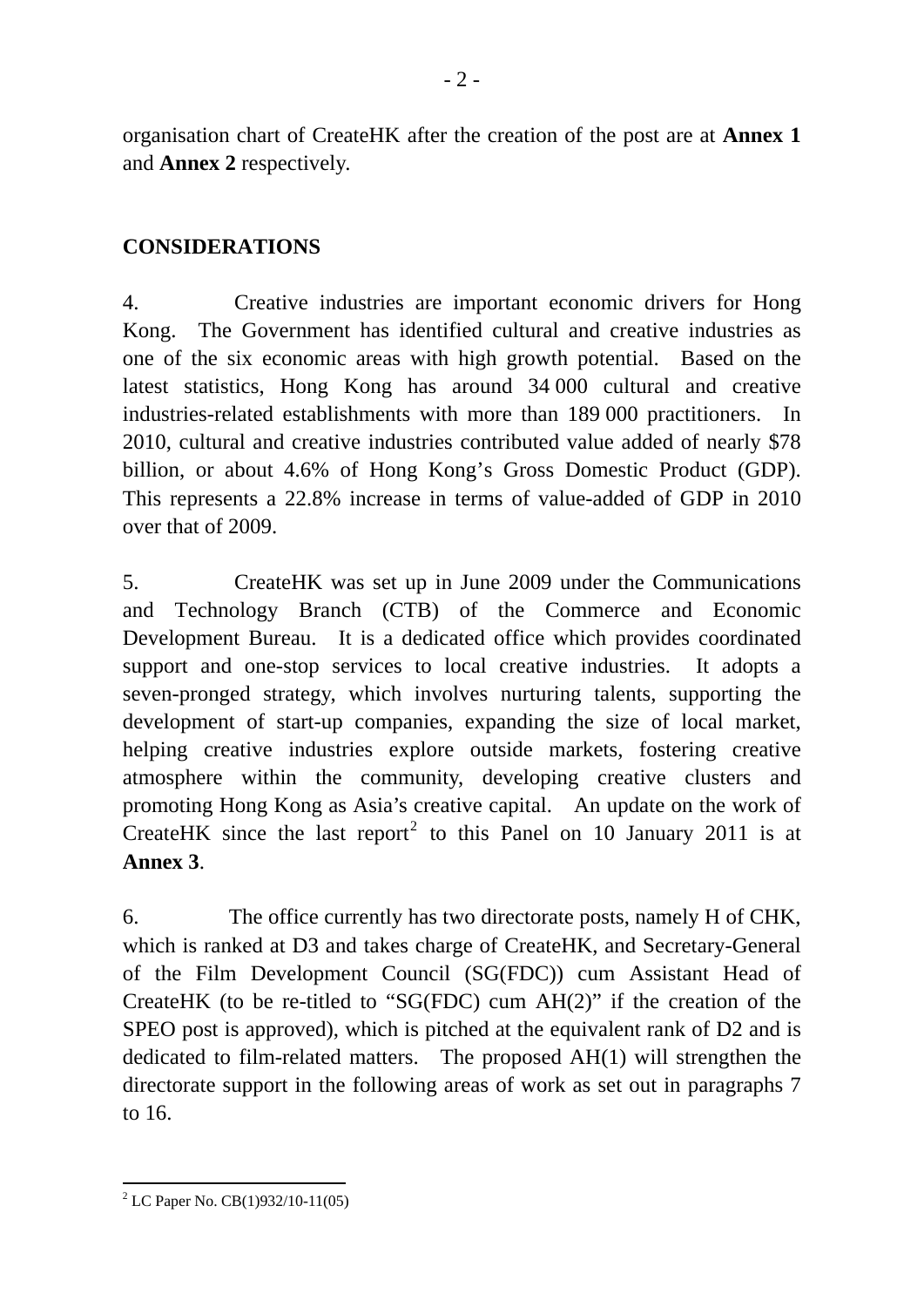## **Supporting the development of creative industries**

7. CreateHK is tasked to formulate strategies and plans to promote the development of creative sectors. CreateHK provides funding support to those projects which are conducive to the development of creative industries. Funded projects include supporting the participation of local creative talent in international competitions; providing paid internship opportunities in creative sectors; and assisting the trades in organising activities in the Mainland and overseas to demonstrate the abilities of our creative talent; establishing a platform for promotion of business and marketing activities, etc. Funding support has also been provided to design and branding-related research exercises, design and business collaboration projects, a design incubation programme, professional continuing education programmes, etc. CreateHK also assists in the staging of signature creative events in Hong Kong, including the annual Business of Design Week, DETOUR, etc. Given such a wide portfolio of duties, CreateHK needs substantial steering and co-ordinating efforts in devising promotional programmes and implementing initiatives, which involve various public and private organisations. CreateHK has only one directorate officer – being H of CHK himself, to provide such steering and coordination oversight for non-film (as well as film-related) matters. H of CHK is over-stretched. The only other directorate staff in CreateHK focuses on film-related matters.

8. It is important to strengthen the directorate support to H of CHK so as to provide him with assistance in formulating strategies, in executing and implementing various initiatives, and reviewing the effectiveness of such initiatives. Having a sufficiently senior member of the Executive Officer Grade would serve the purpose as he will possess strong organisational and leadership capabilities, with extensive programme execution and managerial experience.

## **Facilitating the expansion of markets beyond Hong Kong**

9. CreateHK needs to strengthen its efforts to help local creative industries to expand their markets beyond Hong Kong and in Mainland China. This is particularly true after the Central People's Government reaffirmed in 2011 in the  $12<sup>th</sup>$  National Five-Year Plan support for Hong Kong's strategic policy to develop creative industries. We also see more collaboration opportunities with Taiwan in creative industries.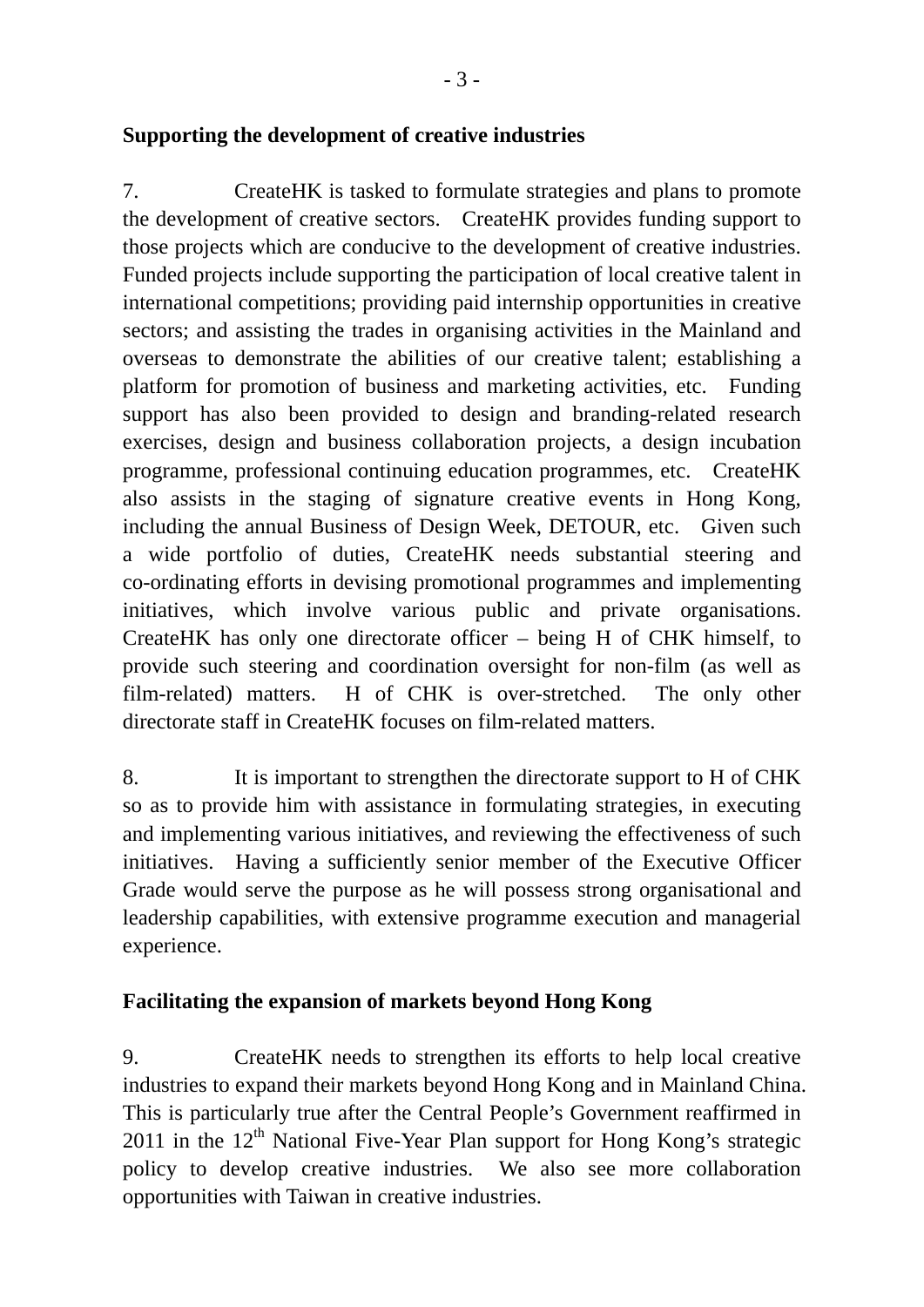10. In this connection, CreateHK needs to liaise and work with the stakeholders to explore collaboration opportunities in promoting the trades. For instance, CreateHK has been working with the creative industries and the Trade Development Council in organising exhibitions and trade seminars in various places in Mainland China to promote Hong Kong's creative industries.

11. We expect the aforementioned work to further increase as we continue to look for opportunities to deepen economic co-operation between Hong Kong and the Mainland as well as more economic collaboration initiatives with Taiwan. The proposed AH(1) will possess the necessary skills and lead such efforts in engaging the industry players and other parties within or outside government, evaluating the needs of creative sectors, reviewing the effectiveness of the existing measures, and exploring with the relevant Mainland authorities concerned on new Mainland Hong Kong Closer Economic Partnership Agreement (CEPA) measures.

## **Administering funding schemes**

12. CreateHK is responsible for administering funding schemes for promoting the development of creative industries. There is at present the CreateSmart Initiative (CSI), which was set up in June 2009, to provide funding support to those projects which are conducive to the development of creative industries. The previous DesignSmart Initiative (DSI) was to fund design-related projects until June 2011, when it merged with the CSI by phases with the exception of the Design Business Collaboration Scheme (DBCS) and the Design Incubation Programme  $(DIP)^3$  $(DIP)^3$ . CreateHK runs secretariats to vet funding applications under these schemes, monitor the progress of approved projects, handle disbursement of funding, and provide secretarial support to the CSI Vetting Committee and the DBCS Assessment Panel. CreateHK also oversees the administration of DIP and monitors the performance of the administrator of DIP. As at end December 2011, CreateHK has since establishment committed over \$200 million under CSI and DSI for some 230 approved projects. We expect that the number of applications will continue to rise.

<span id="page-3-0"></span><sup>1</sup> 3 DBCS provides matching grant to encourage small and medium-sized enterprises in using design services while DIP nurtures design start-ups.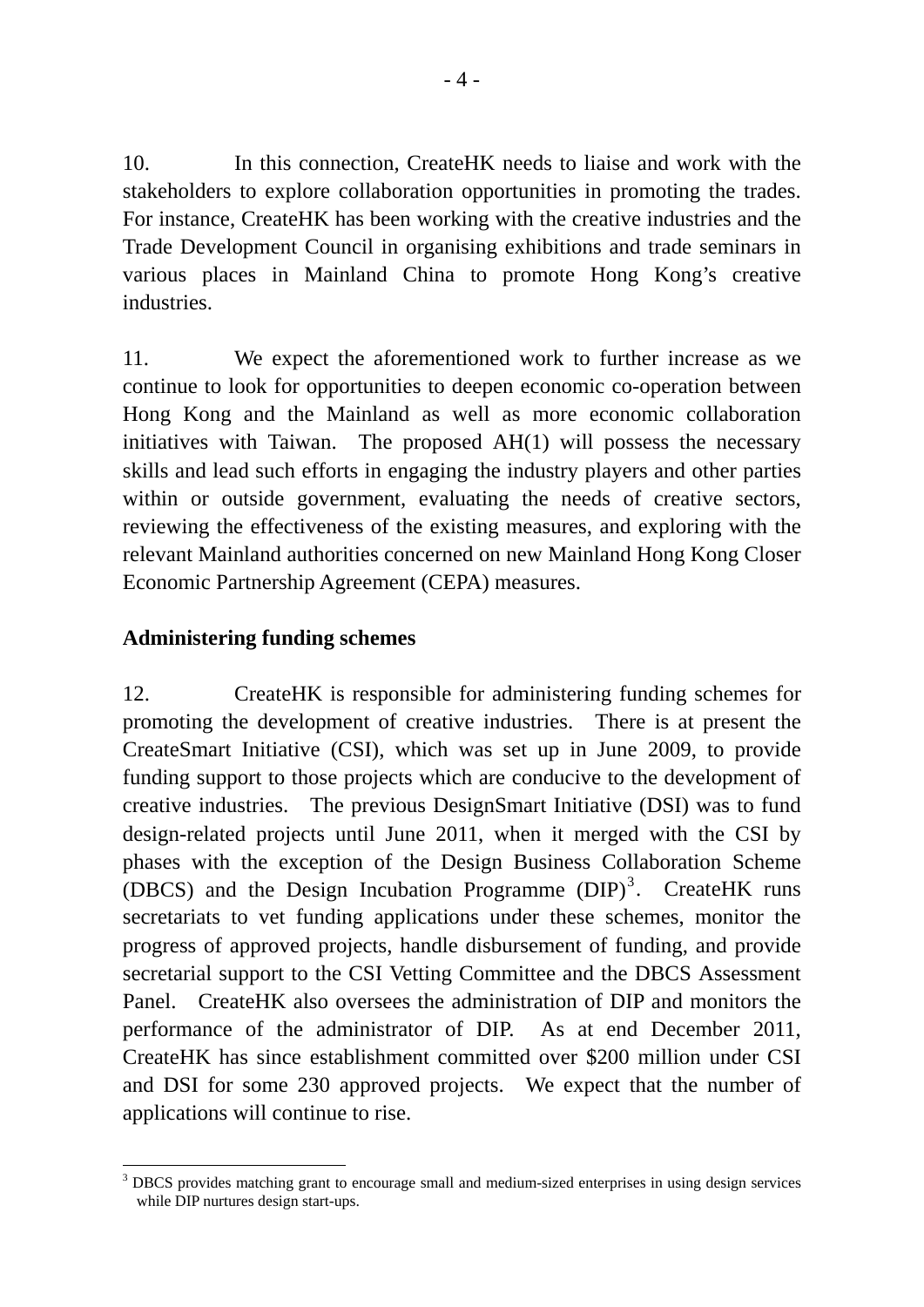13. The proposed AH(1) will be expected to help H of CHK to oversee the administration and management of the CSI, DBCS and DIP, review and improve the schemes, provide managerial support to the CSI Vetting Committee and the DBCS Assessment Panel in vetting funding applications, and liaise closely with the creative sectors to actively promote the use of CSI.

## **Housekeeping the Hong Kong Design Centre**

14. CreateHK is responsible for the housekeeping of the Hong Kong Design Centre (HKDC). HKDC has been the Government's major partner in promoting design in Hong Kong and has received Government funding support for its operation since its establishment in 2001. On 14 November 2011, Members supported in principle vide LC Paper No. CB(1)274/11-12(05) the Administration's proposal to allocate a non-recurrent funding capped at \$107.5 million to support HKDC's operation from 1 July 2012 to 30 June 2015 and enable it to organise two anchor events, namely Business of Design Week and the HKDC Awards for three years starting 2012. The Administration has also proposed vide LC Paper No. CB(1)990/11-12(03) to task HKDC to run the second phase of the DIP to admit 60 additional incubatees in three years.

15. Public funding constitutes the bulk of HKDC's income. To ensure proper use of public funding and corporate governance of HKDC, H of CHK participates in the Board of Directors (the Board) of HKDC and its committees as Government's representative. The proposed AH(1) will help share out H of CHK's commitment in this regard by helping to oversee the housekeeping matters of HKDC, liaise with the Board and senior management of HKDC direct on key issues, and participate in the meetings of the Board and its committees.

# **Office administration of CreateHK**

16. The proposed AH(1) will also help oversee the financial and human resource management as well as office administration of CreateHK, the workload of which has increased over time. For instance, the actual expenditure of CreateHK has increased by almost 20% from \$179 million in 2010-11 to the revised estimate of \$212 million in 2011-12. The size of its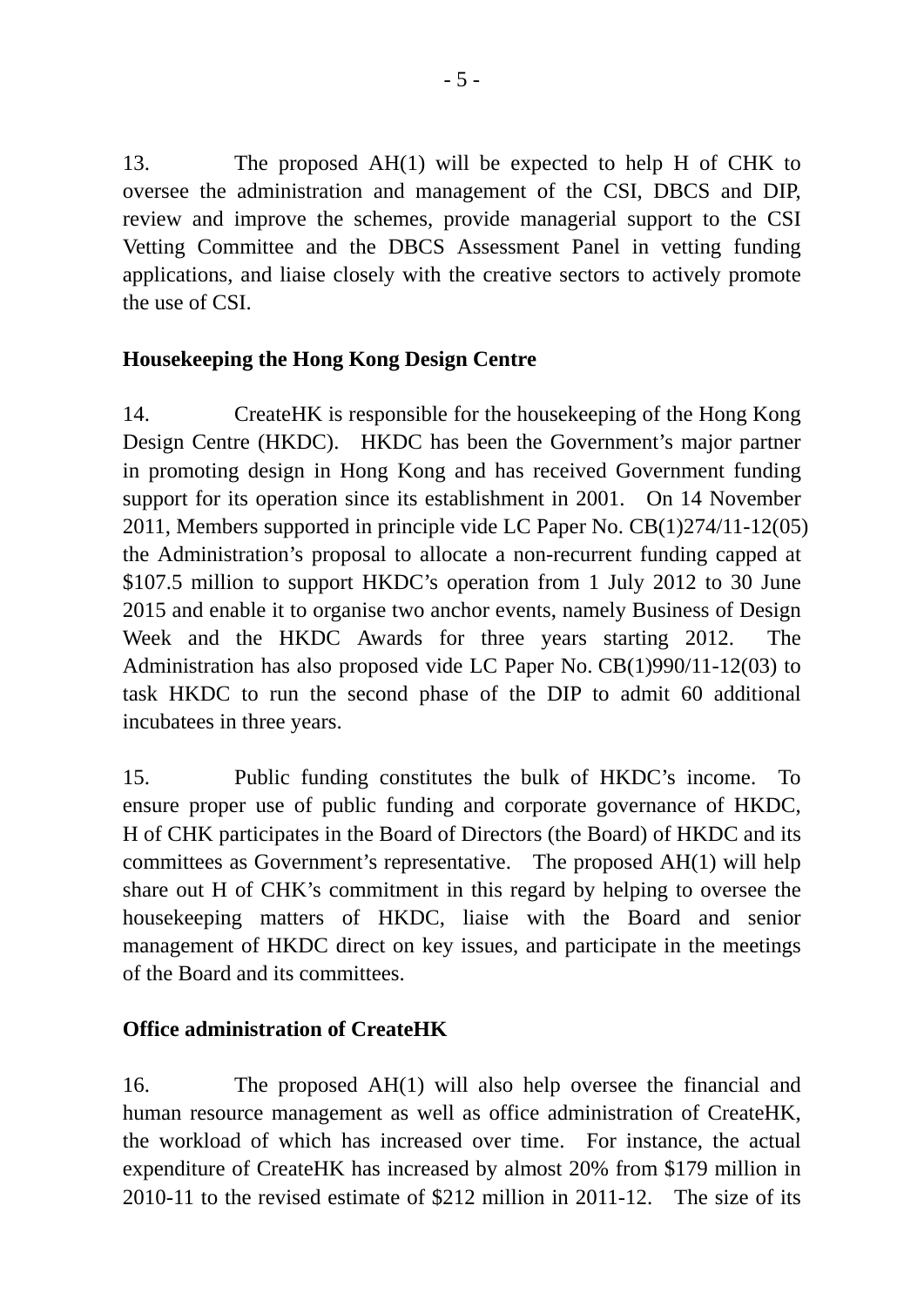workforce has also doubled to over 60 staff since the establishment of CreateHK, comprising various civil service grades and non-civil service contract staff.

### **Rationalising directorate support for H of CHK**

17. In submitting to the Establishment Sub-committee of the Legislative Council the proposal to establish CreateHK and create a one-grade rank of H of CHK vide EC(2009-10)1, the Administration envisaged, and Members noted, that H of CHK would be underpinned by two directorate officers or equivalent, i.e. AH(1) and SG(FDC) cum AH(2). We were then considering that upon the merger of the Office of the Telecommunications Authority (OFTA) and the Broadcasting Division of the Television and Entertainment Licensing Authority (TELA) to form the Office of the Communications Authority, a D2 officer could be spared for redeployment to CreateHK. Having reviewed the work load of OFTA and TELA, however, redeployment was no longer practicable. As such, we would need to seek approval for the creation of a new directorate post.

18. With the proposed AH(1) to provide relief for H of CHK, the latter would be able to supervise CreateHK's work from a macro level, set strategic goals for different sections of CreateHK, and formulate long-term polices to drive the development of the creative economy. H of CHK will also be able to devote more time on strategic issues pertaining to creative industries, such as the longer term options for HKDC to achieve financial sustainability, and the sustainable development of the film industry; and the future operation of creative clusters such as the InnoCentre and the Former Police Married Quarters on Hollywood Road.

19. We consider it appropriate for the proposed AH(1) post to be pitched at the rank of SPEO (D2) given the nature of the support required and the complexity involved. An SPEO will bring with him rich experience and skills in terms of programme execution, resource management and administration of funding schemes and support. This also ensures that the proposed AH(1) will have sufficient experience and independence in policy and strategy formulation, engaging senior figures of creative industries, and representing the Government in negotiating with the authorities outside Hong Kong over CEPA and other economic collaboration initiatives.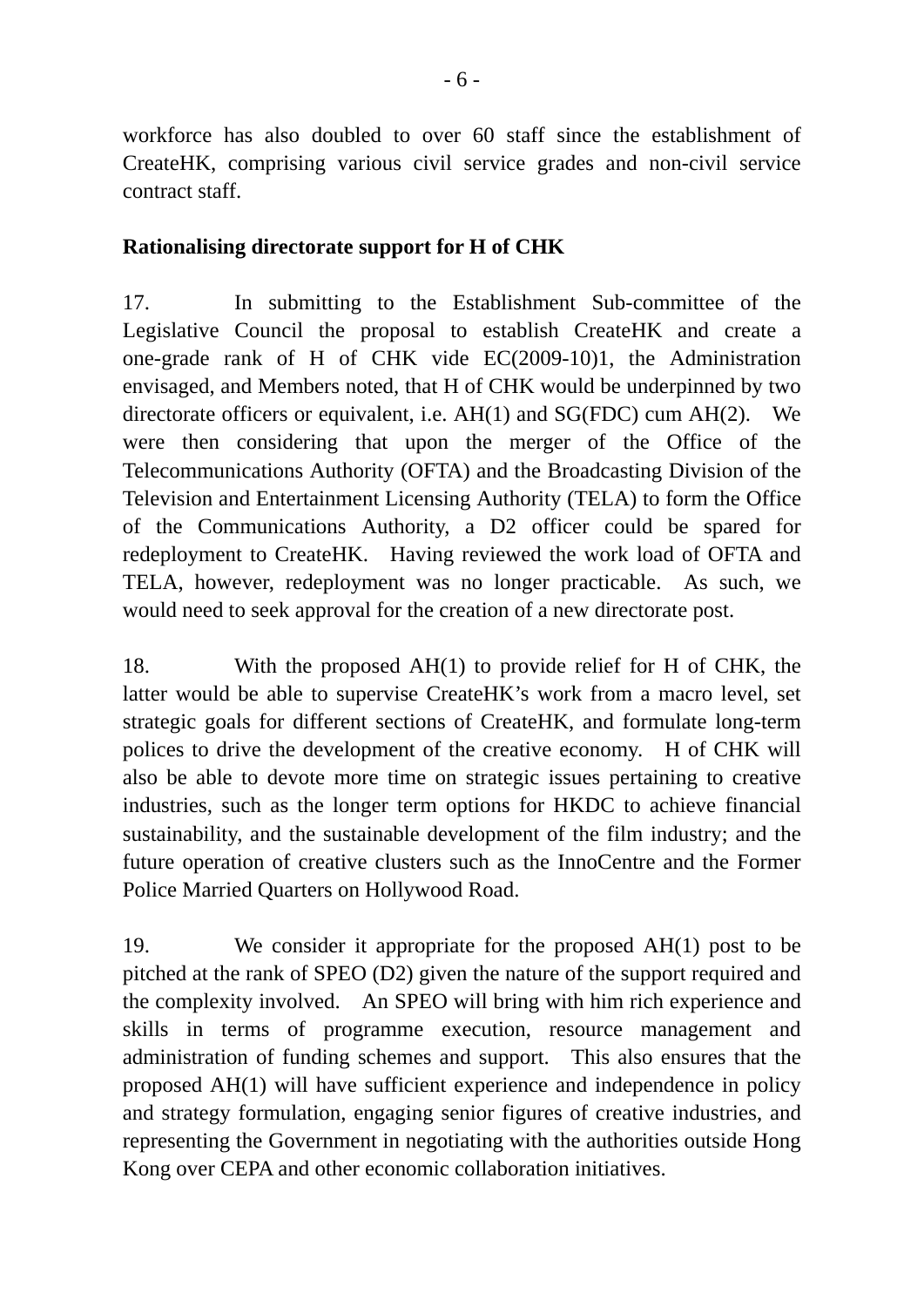### **Establishment under the proposed post of AH(1)**

20. There are currently 18 non-directorate civil service officers and 9 non-civil service contract staff in the Industry Support, Design, Digital Entertainment and Administration sections. They report directly to H of CHK. Under the proposal, these sections will be put under the purview of the proposed AH(1) post.

### **Alternatives considered**

21. We have carefully examined the existing directorate staffing of CTB (including CreateHK). SG(FDC) is already fully stretched in overseeing the specialised function and operation of the Film Services Office of CreateHK, and has no spare capacity for sharing out the work of other creative sectors. Looking beyond CreateHK, CTB has two directorate officers at D2 level. Principal Assistant Secretary for Commerce and Economic Development (Communications and Technology)A is fully committed to handling matters relating to broadcasting and control of obscene and indecent materials. Principal Assistant Secretary for Commerce and Economic Development (Communications and Technology)B is heavily engaged in matters in respect of telecommunications and the establishment of the Communications Authority. Having regard to the already stretched directorate staffing and service needs under the purview of CreateHK and CTB, it is operationally not possible for other officers of comparable ranks in CreateHK or CTB to take up the duties of the proposed AH(1). If the SPEO post could not be created, the directorate support would remain inadequate, which would affect the effective and efficient operation of CreateHK and in turn the Government's support for creative industries in the long run.

### **FINANCIAL IMPLICATIONS**

22. The proposed creation of an SPEO post will bring about an additional notional annual salary cost at mid-point of \$1,611,600. The additional full annual average staff cost, including salaries and staff on-cost, is \$2,156,000. CTB will absorb the additional expenditure from within their resources in 2012-13 and will include necessary provision in the Estimates of subsequent years to meet the cost of the proposal.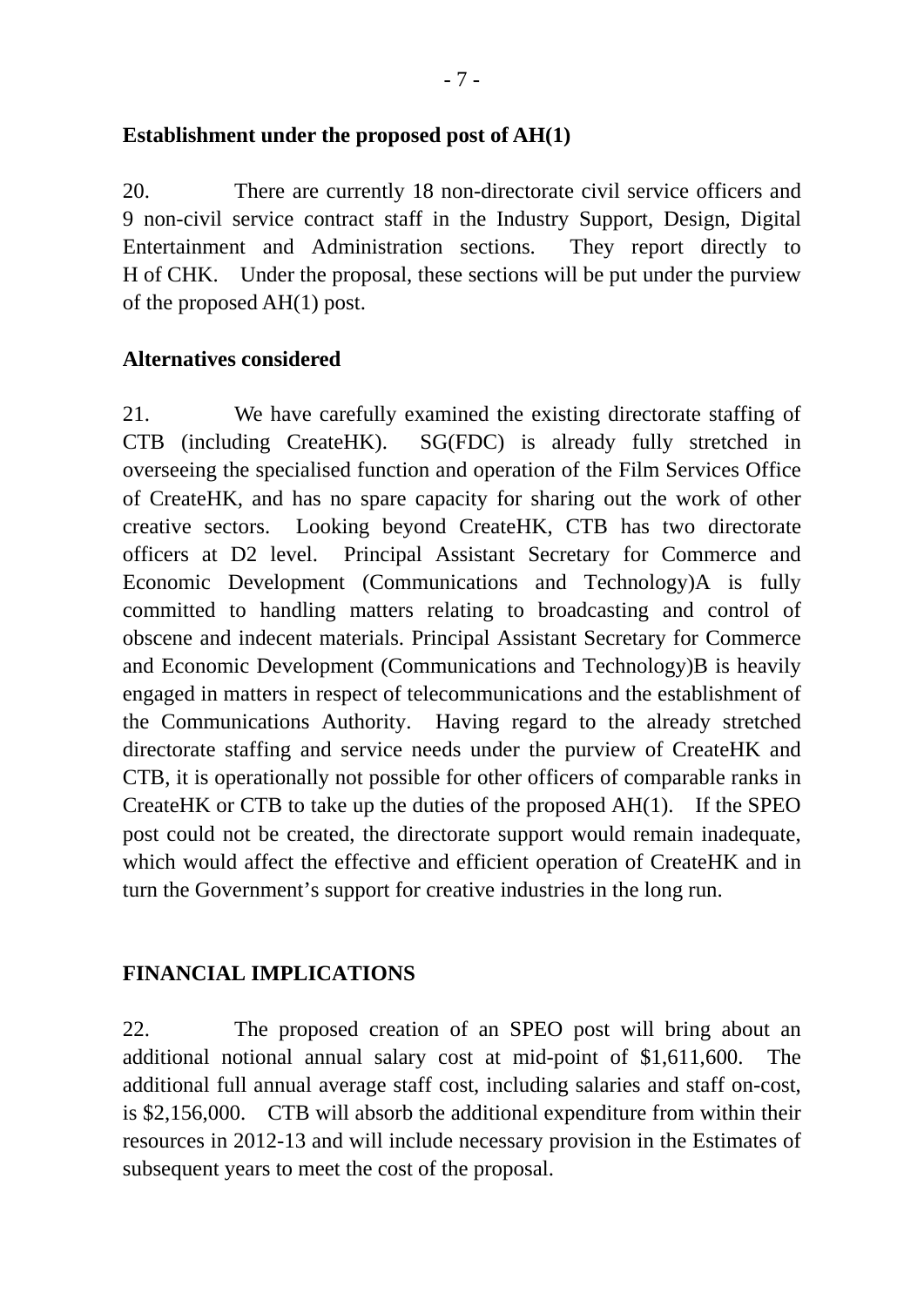### **WAY FORWARD**

23. Subject to Members' views, we will consult the Standing Committee on Directorate Salaries and Conditions of Service and seek the Establishment Sub-committee's endorsement on the proposed creation of a permanent SPEO post under CreateHK.

Communications and Technology Branch Commerce and Economic Development Bureau February 2012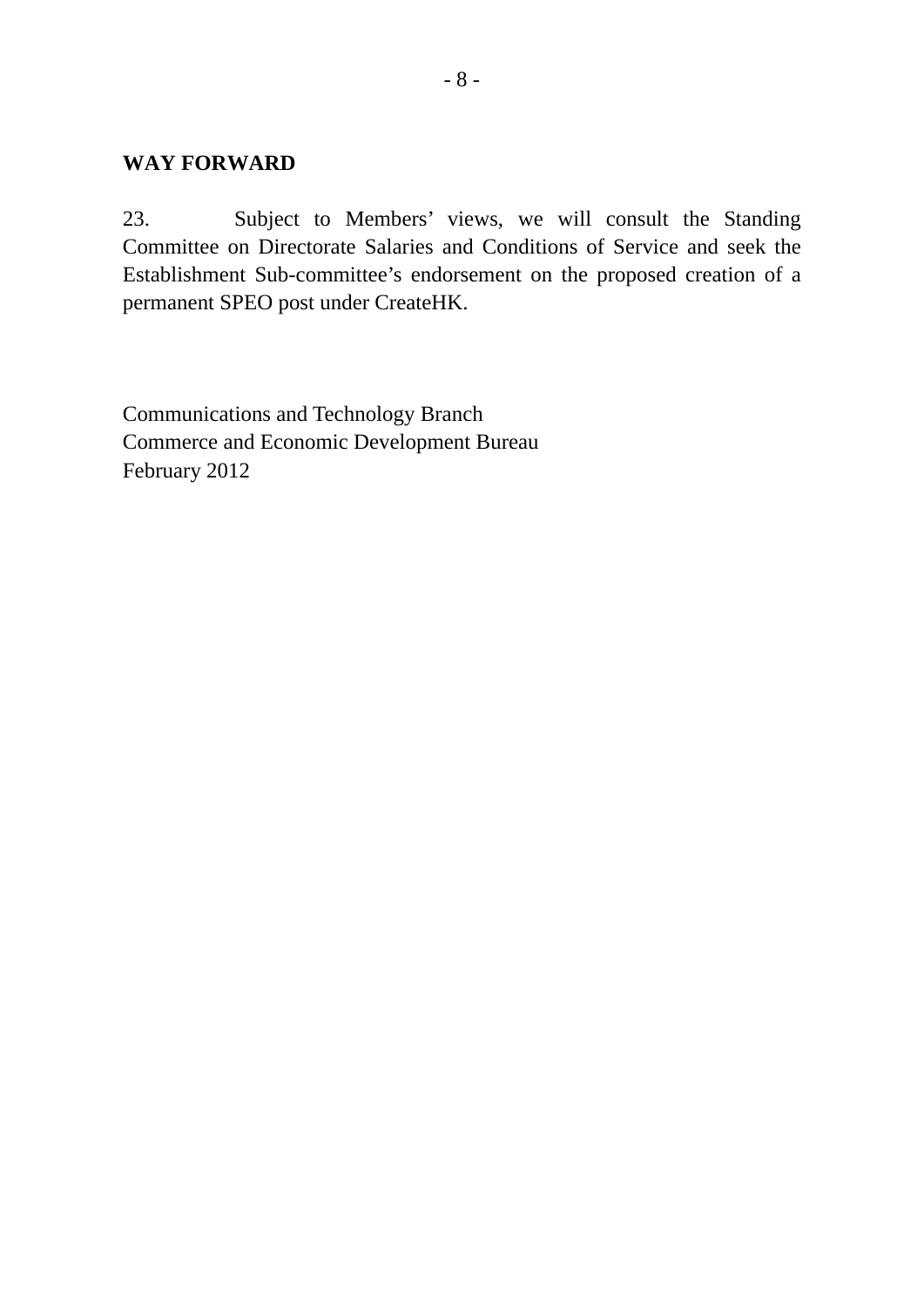#### **Job Description**

#### **Assistant Head of Create Hong Kong (1)**

**Rank:** Senior Principal Executive Officer (D2)

**Designation:** Assistant Head of Create Hong Kong (1)

**Responsible to:** Head of Create Hong Kong (CreateHK)

#### **Main Duties and Responsibilities –**

- (i) To assist the Head of CreateHK in formulating strategies for the development of creative industries.
- (ii) To assist the Head of CreateHK in planning and implementing initiatives to drive the creative economy, and review the effectiveness of such initiatives.
- (iii) To assist the Head of CreateHK in liaising with the local creative industry and other public organisations as well as bodies outside Hong Kong and to explore collaboration opportunities with them to promote creative industries of Hong Kong.
- (iv) To assist the Head of CreateHK in overseeing the administration and management of the funding schemes established to promote the development of creative industries, as well as the secretariats serving the vetting committees and assessment panels of the funding schemes.
- (v) To support the Head of CreateHK in public relation efforts, including speaking at seminars and briefing local and overseas media.
- (vi) To be responsible for the housekeeping matters of the Hong Kong Design Centre and the matters relating to the Design Incubation Programme.
- (vii) To represent the Head of CreateHK or acting as his/her alternative at Board of Directors of the Hong Kong Design Centre and other boards/committees.
- (viii) To supervise the Administration Section of CreateHK and be responsible for overall planning, management and control of resources and manpower, as well as staff development and management.

 $-$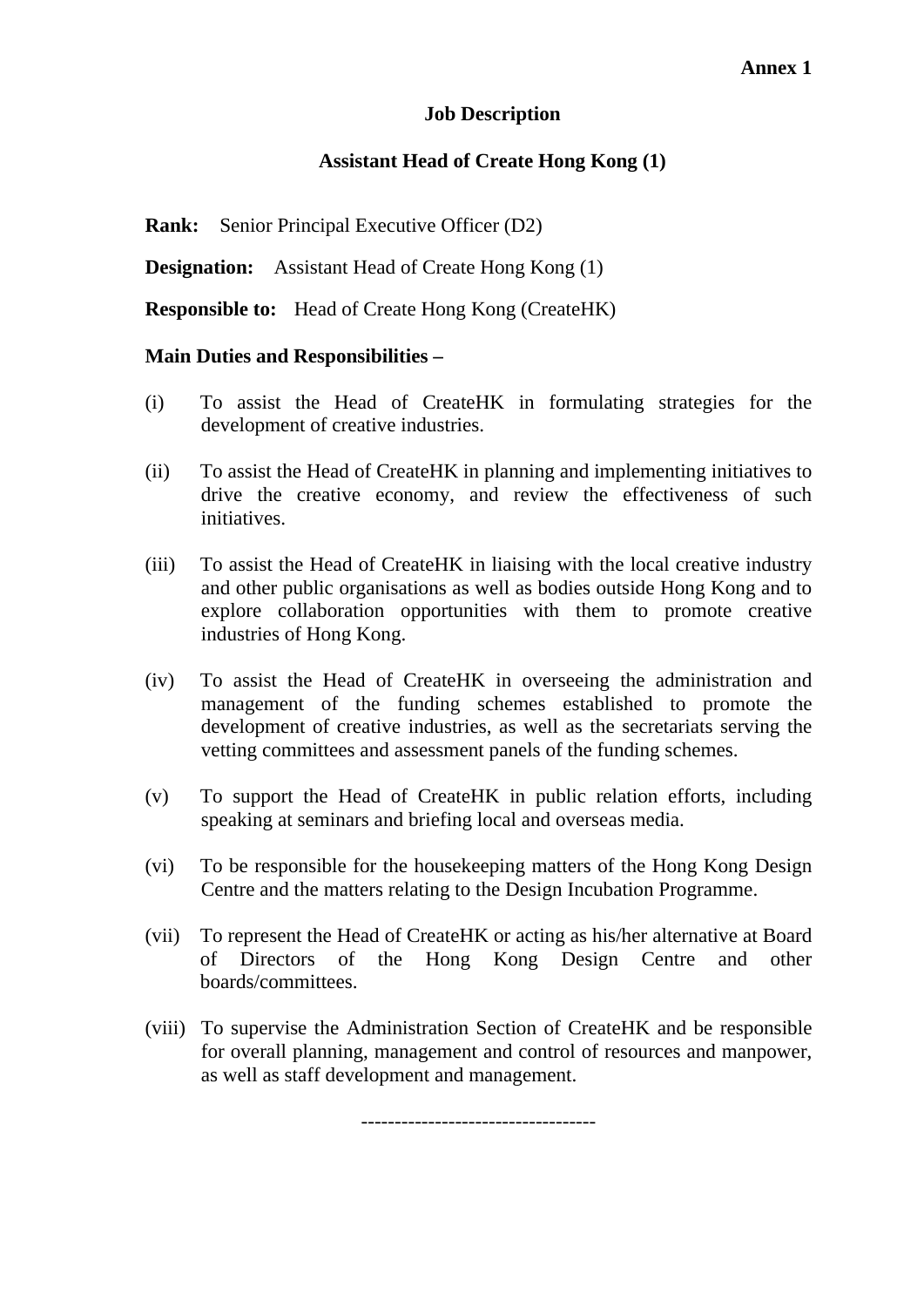**Proposed Organisation Chart of the Create Hong Kong (CreateHK), Communications and Technology Branch** 



Legend: \* The proposed SPEO post will be designated as Assistant Head of CreareHK (1). Heads of Industry Support Section, Design Section, Digital Entertainment Section and Administration Section, i.e. SM(IS), SM(F), SM(D), M(DE) and SEO(Adm) will report directly to Assistant Head of CreateHK (1).

# Non-civil service position

Abbreviations: SG(FDC): Secretary-General(Film Development Council); Senior Executive Officer(Administration); SM(IS): Senior Manager(Industry Support); SM(F): Senior Manager(Funding); SM(D): Senior Manager(Design); M(DE): Manager(Digital Entertainment); PESCO(FS): Principal Entertainment Standards Control Officer(Film Services); CEO(FD): Chief Executive Officer (Film Development); SE(SE): Senior Engineer(Special Effects)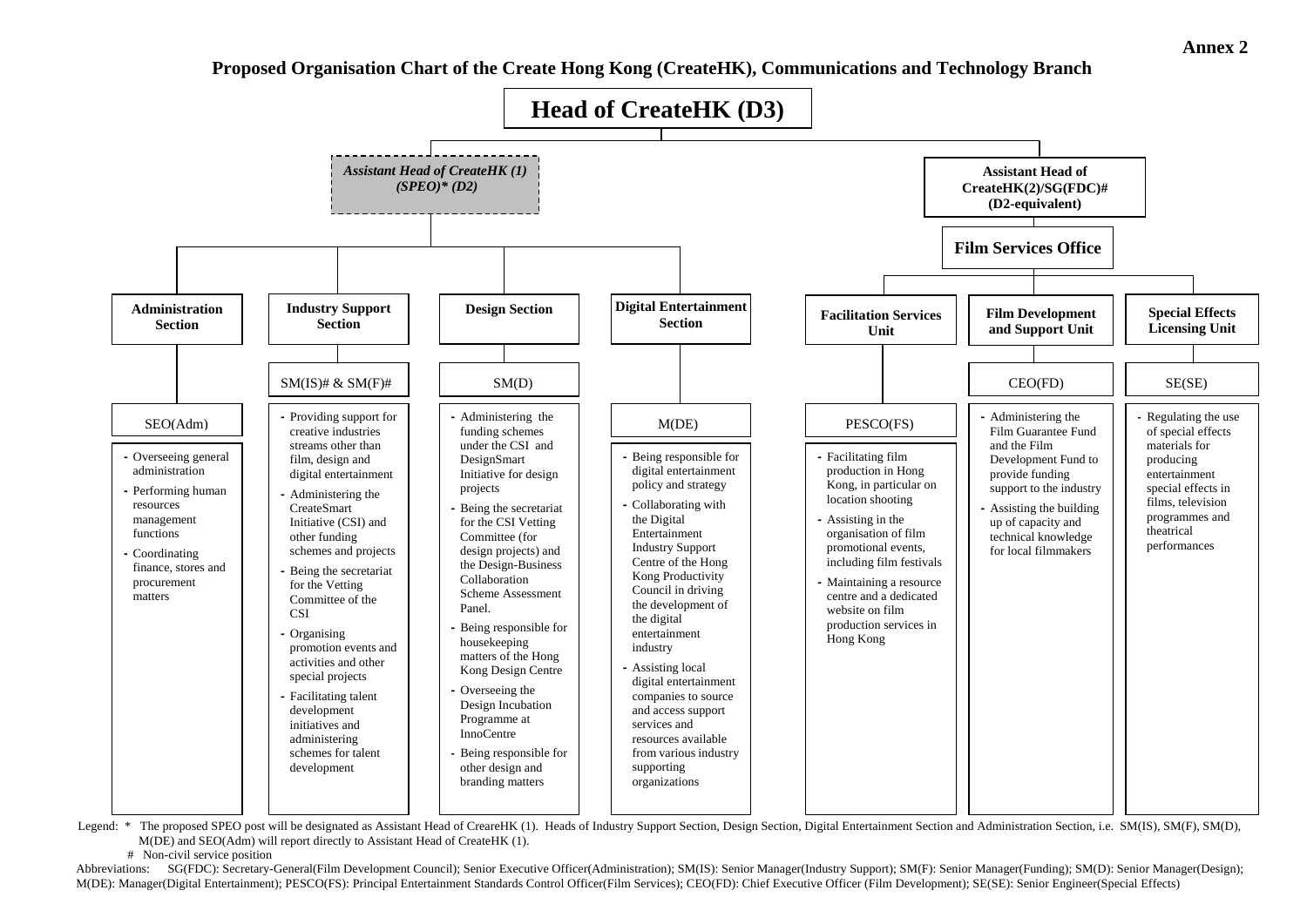#### **Annex 3**

# **Update on the Work of Create Hong Kong from January 2011 to December 2011**

 CreateHK provides support to the local creative industries based on the seven-pronged strategy<sup>[1](#page-10-0)</sup> formulated by the Government to drive the development of creative industries in Hong Kong. To this end, CreateHK is responsible for, among others, administering funding schemes which support the development of creative industries, supporting incubation programmes for the benefit of local creative start-ups, and offering one-stop support services for the trades.

### **Funding Schemes Administered by CreateHK**

2. The \$300 million CreateSmart Initiative (CSI) aims to provide financial support to initiatives that are conducive to the development and promotion of creative industries. Projects approved under the CSI include those which support small and medium enterprises (SMEs) engaged in creative industries and creative talents to participate in overseas exhibitions and competitions respectively to brand build their services and products.

3. Design-related projects used to be funded under the \$250 million DesignSmart Initiative (DSI). With effect from June 2011, design-related projects have been considered and funded under the CSI, with the exception of those projects funded under the Design-Business Collaboration Scheme (DBCS) of the DSI and the Design Incubation Programme (DIP). We informed this Panel in May 2011 vide LC Paper

<span id="page-10-0"></span>1 1

The strategies are –

a. training of local talent;

b. supporting the development of start-up companies;

c.developing local market;

d. expanding Mainland and overseas markets;

e. fostering a creative atmosphere within the community;

f. developing creative clusters; and

g. supporting the organisation of signature events to promote Hong Kong as Asia's creative capital.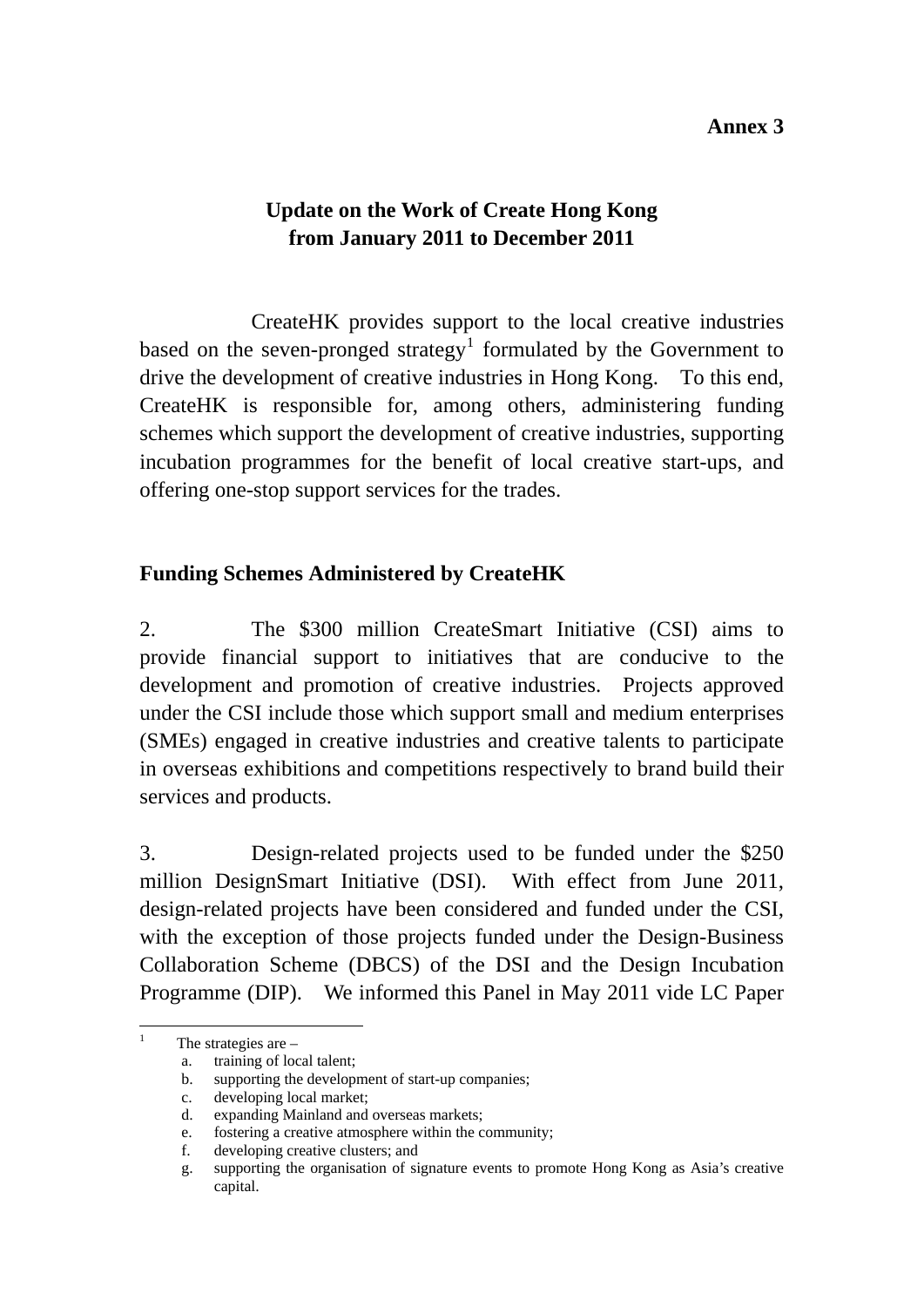No. CB(1)2134/10-11(01) of the consolidation of the DSI and the CSI, which arises from the Government's initiative to rationalise the funding arrangements for creative sectors. Approved design-related projects include conferences, workshops, exhibitions, design competitions and awards, training courses, etc.

4. The \$320 million Film Development Fund (FDF) finances the production of small-to-medium budget films, and provides funding support to the projects which are beneficial to the long-term and healthy development of the film industry. The FDF has continued to play a positive role in providing finance to small-scale film production companies for film production and nurturing film talent. Amongst the 10 film productions financed by FDF since the establishment of CreateHK, five were produced by small-scale film production companies, including independent production houses which do not have their own distribution network. Four directors and one producer took part in the production of feature film for the first time through the support of FDF.

5. As of end December 2011, CreateHK has committed \$321.29 million for the approved projects since its establishment in June 2009. The number of funding applications received and projects approved, as well as the total funding committed for the approved projects, is set out below -

| <b>Funding</b><br><b>Scheme</b> | Number of<br>funding<br>applications<br>received | Number of<br>approved<br>projects | <b>Total funding</b><br>committed for<br>the approved<br>projects<br>(\$ million) |
|---------------------------------|--------------------------------------------------|-----------------------------------|-----------------------------------------------------------------------------------|
| <b>CSI</b>                      | 182                                              | 70                                | 146.44                                                                            |
| <b>DSI</b>                      | 243                                              | 164                               | 61.32                                                                             |
| <b>FDF</b>                      | 59                                               | 42                                | 86.62                                                                             |
| (film-related                   |                                                  |                                   |                                                                                   |
| projects)                       |                                                  |                                   |                                                                                   |
| <b>FDF</b>                      | 27                                               | 10                                | 26.91                                                                             |
| (film                           |                                                  |                                   |                                                                                   |
| productions)                    |                                                  |                                   |                                                                                   |
| <b>Total</b>                    | 511                                              | 286                               | 321.29                                                                            |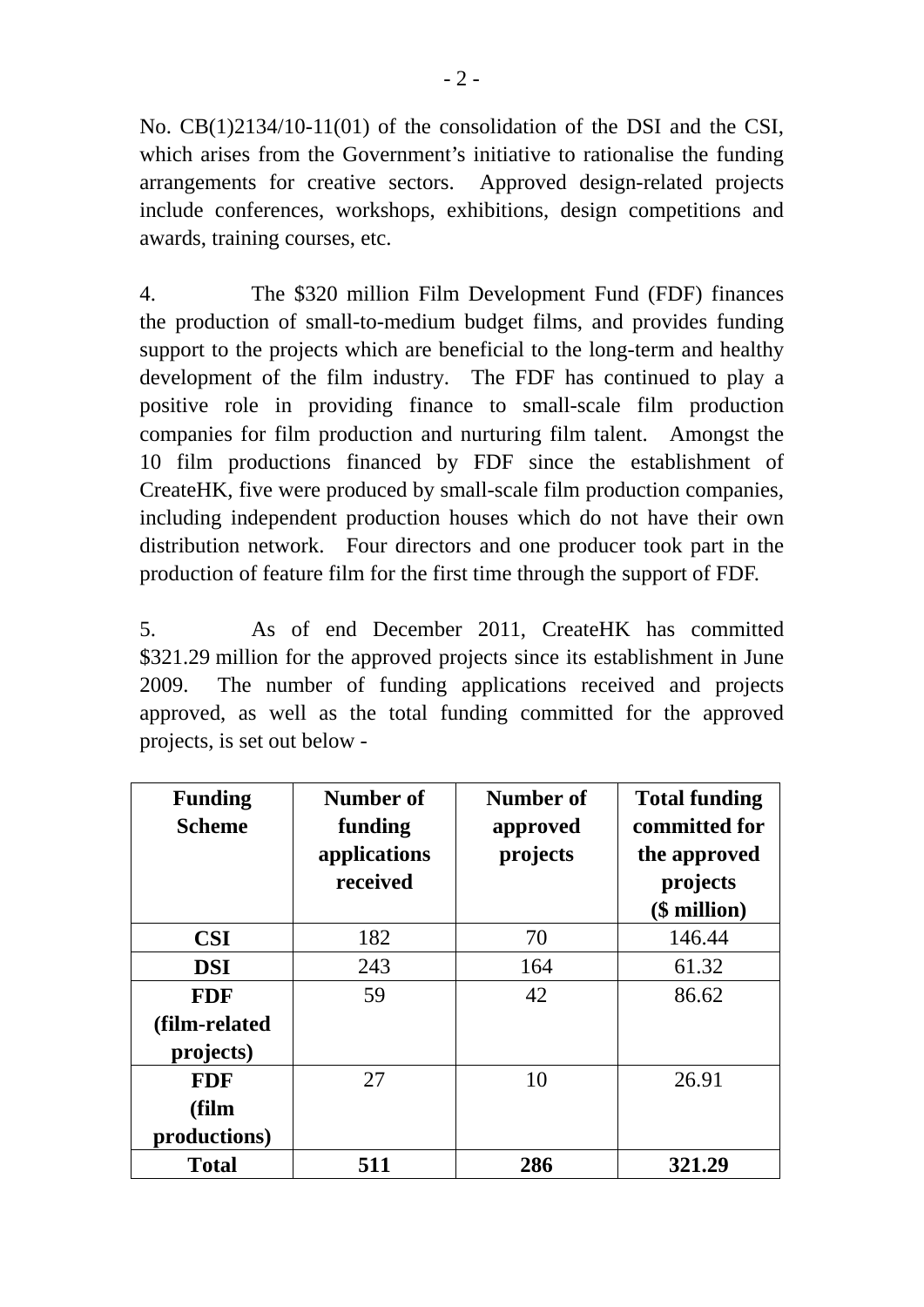### **Incubation Programmes Supported by CreateHK**

6. The DIP operated at the InnoCentre since early 2006 provides start-up assistance for design SMEs through the provision of office facilities, training for business development, and other assistance such as consultancy services. The Cyberport Digital Entertainment Incubation-cum-Training Scheme (IncuTrain) was set up in early 2006 with a focus on enterprise development. It offers rent-free office, consultancy services and training to help SMEs and start-ups commercialise their creative ideas and develop their business, forming a cluster of creative digital media and content enterprises at the Cyberport. Key figures in respect of the two incubation programmes as of end December 2011 are set out below -

| <b>Incubation</b><br><b>Programmes</b> | Number of<br><b>Incubatees</b> | Number of<br><b>Intellectual</b><br><b>Property</b><br><b>Attained</b> | Number of<br><b>Awards</b><br><b>Attained</b> |
|----------------------------------------|--------------------------------|------------------------------------------------------------------------|-----------------------------------------------|
| <b>DIP</b>                             | 100                            | 59                                                                     | 51                                            |
| <b>IncuTrain</b>                       | 100                            | 100                                                                    | 82                                            |
| <b>Total</b>                           | 200                            | 159                                                                    | 133                                           |

## **Support for the Local Creative Industries**

7. CreateHK has since establishment rendered assistance and support to some 140 promotional programmes, which have attracted more than 2.7 million participants from Hong Kong and more than 50 countries and regions These programmes range from annual signature events, including Entertainment Expo, DETOUR and Business of Design Week, to inaugural events such as Hong Kong Asian-Pop Music Festival, Asia Online Game Awards, Fashion Visionaries, Toys Paradise – Creativity and Toy Culture of Hong Kong and many others.

8. Over the years, Government's funding support provided through CreateHK has directly created close to 1 300 job opportunities. Some further 4 300 job opportunities have been indirectly created as a result of the implementation of these projects. More than 1 000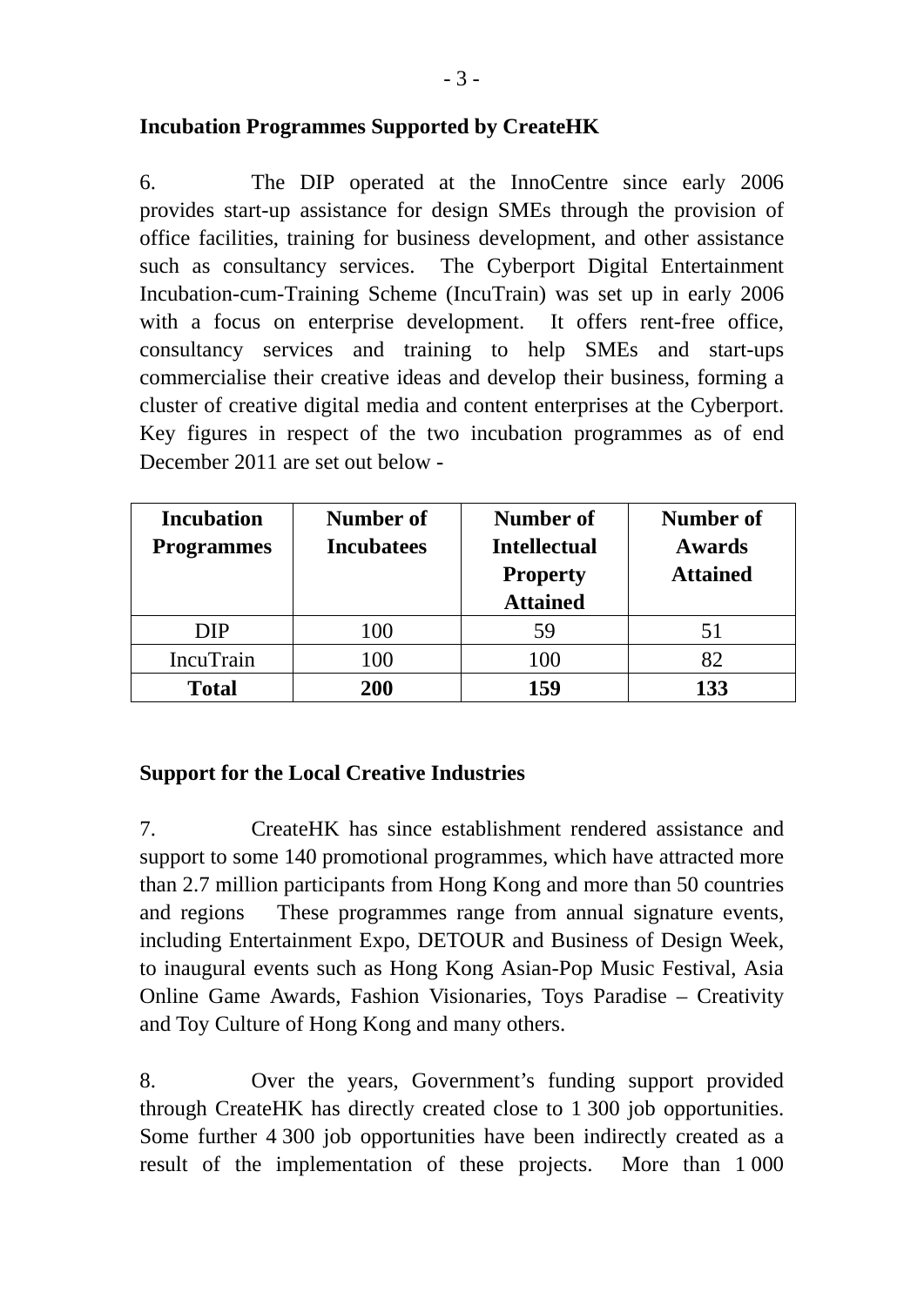full-time and part-time staff have been engaged by the incubatees of DIP and IncuTrain during the incubation period. Separately, close to 3 000 study and training opportunities have been created as a result of CreateHK's sponsorship or support.

9. In general, participants of those programmes sponsored by CreateHK have positive feedback on the programmes. CreateHK will continue to ask sponsorship recipients to carry out participants' satisfaction survey so as to facilitate CreateHK's assessment of the value for money in respect of Government's sponsorship provided.

10. In 2011, CreateHK continued to work with members of the trades in promoting the development of creative industries. In particular, we sponsored programmes that help nurture the next generation of creative talent. We have been vigorously promoting accomplishments of Hong Kong's creative industries to the Mainland, Taiwan as well as abroad and are committed to helping them explore new markets. We are also committed to assisting industry groups in organising major local creative events that attract enterprises, talents and academics related to creative industries from around the world to visit Hong Kong, thereby consolidating the city's status as Asia's creative capital.

## *Nurturing Talent*

11. With the support from the FDF, the one-year full-time Film Professional Training Programme, operated by the Federation of Hong Kong Filmmakers to train up much needed manpower for the local film industry, was successfully completed in the summer of 2011. More than 110 young persons graduated from the Programme, amongst which over 80% have joined the film sector after graduation.

12. The CSI sponsored the development of a teaching kit for the appreciation of architecture in secondary school curriculum; and the launch of the Hong Kong Digital Entertainment Industry New Graduate Support Scheme, which aims at nurturing new talents in animation, comics, digital game and post production and visual effect fields of the digital entertainment sector. Under the graduate support scheme, local digital entertainment companies will provide a one-year full-time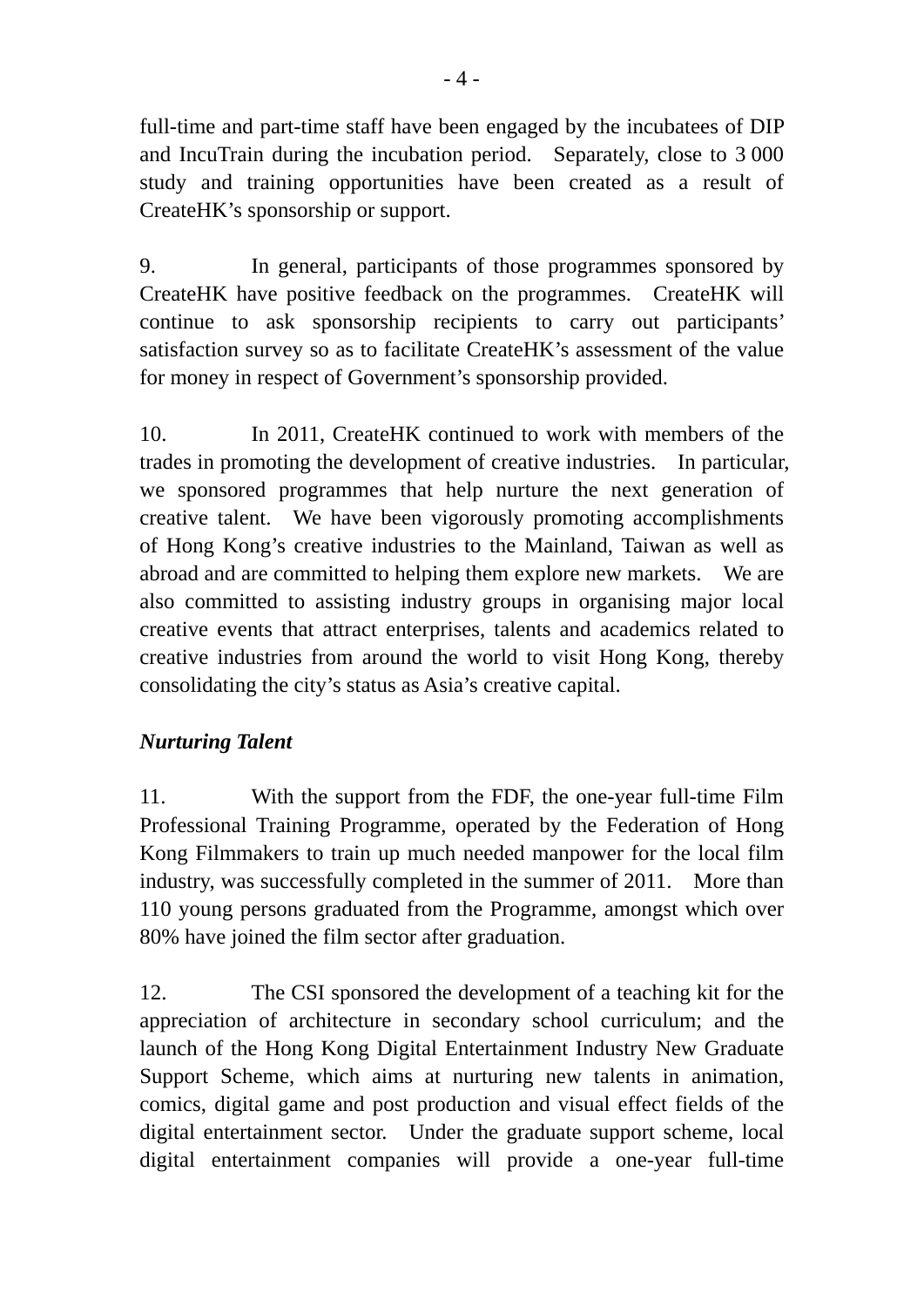employment and on-the-job training for up to 60 graduate trainees.

13. CreateHK also provides financial support to facilitate participation of creative talents and creative works in renowned international competitions, so that our creative talents can gain exposure and recognition abroad, thus raising the profile of Hong Kong's creative industries and that of Hong Kong as a creative capital in the international arena. Designers, creative teams from advertising agencies, artists and producers of featured films, animated films and short films in international competitions who have benefit in this context have attained 73 awards since the establishment of CreateHK in 2009.

## *Promotion outside Hong Kong*

14. CreateHK worked with the industries in organising promotional and business matching activities so as to help the creative sectors tap into the fast-growing Mainland market, as well as to facilitate exchanges with their counterparts in Taiwan. In addition to the "Creativity in Business" series held in Dongguan, Wenzhou and Fuzhou in July, August and September 2011 respectively, a large-scale promotional event, "SmartHK", was first held at Guangzhou in May 2011. Both events helped promote Hong Kong's expertise in design, branding, marketing and advertising to our potential clients in the Mainland. A delegation formed by Hong Kong designers also attended the 2011 International Design Alliance Congress Taipei held in October.

15. We supported Hong Kong's participation in major international exhibitions and events to promote our creative industries. For example, a touring exhibition was held at the Angoulême International Comics Festival and Paris in January and February 2011 respectively to showcase the development of Hong Kong comics and to initiate future collaboration between Hong Kong comic artists and European publishers. Hong Kong Pavilion was set up at the Beijing International Book Fair and Frankfurt Book Fair to showcase the creativity and accomplishment of Hong Kong's publishing and printing sectors.

16. On the film front, we assisted the overseas Hong Kong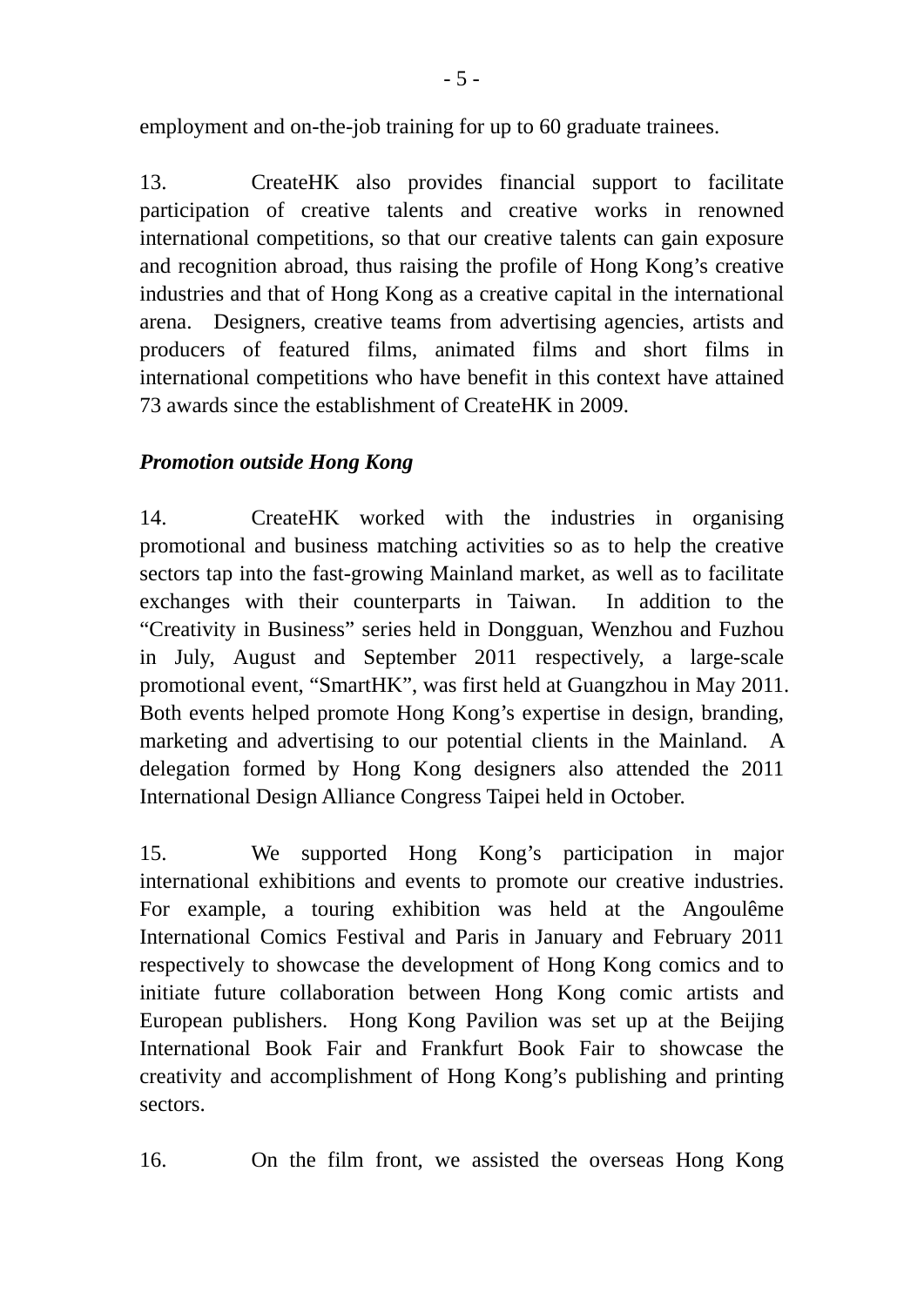Economic and Trade Offices (ETO) in organising Hong Kong Film Festivals in Malaysia, Singapore, New York and Washington DC to promote Hong Kong films in overseas markets. CreateHK collaborated with the Radio, Film and TV Administration of Guangdong Province and Macao Youth Federation in organising the 1st Guangdong Hong Kong Macao Youth Film Festival in January and February 2011 to enhance exchange and collaboration among the younger generation of film directors and producers of Guangdong, Hong Kong and Macau. It served as a platform to provide wider investment network for film projects initiated by young filmmakers in these regions. Through a series of promotional activities such as film shows, seminars and business matching sessions, we aimed to elevate the development of Chinese film industry as a whole. The film show of 20 screenings for 10 selected films conducted in Hong Kong attracted more than 800 young audiences whereas the seminars were attended by 160 members of the film industry from Hong Kong and the Mainland. The business matching sessions involved 65 projects with participation of more than 20 Hong Kong filmmakers.

17. CreateHK led a delegation of Hong Kong filmmakers to attend the Berlinale 2011 held in mid-February, in particular as special guests in the Capital Regions for Cinema event attended by filmmakers from Berlin, Paris, Rome and Madrid. The visit enhanced exchanges between filmmakers in Hong Kong and the European countries.

18. CreateHK collaborated with the Hong Kong Film Development Council (HKFDC) in organising the "Hong Kong Film New Action 2011 – Beyond Box Office Symposium" in March 2011 on online film distribution, cross-media collaboration and film investment for the stakeholders of the local film industry and related new media sectors, and guest speakers from the Mainland, Asian region, the United States and Europe to share their experiences and to explore business opportunities.

19. CreateHK participated in the Busan International Film Commission & Industry Showcase (BIFCOM) in October 2011 and set up a booth to showcase Hong Kong as a choice filming location as well as to update the latest development of the Korea film industry and to meet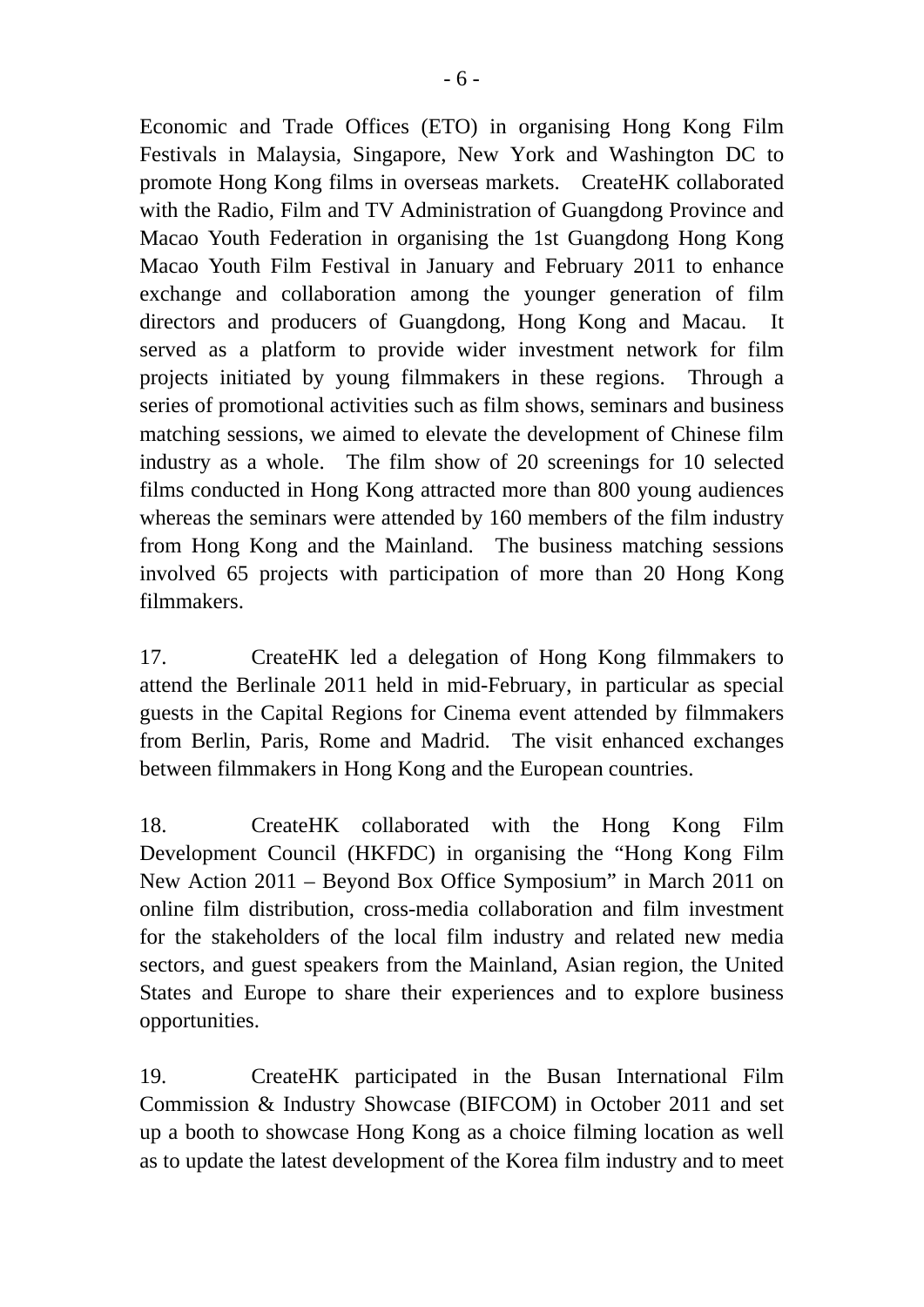with potential Korean film crews who intended to conduct location filming in Hong Kong.

20. We collaborated with the HKFDC in organizing a delegation visit to Taiwan with a view to facilitating Hong Kong film investors, Hong Kong younger generation film producers and filmmakers to participate in the Golden Horse Film and TV Film Project Promotion with their selected film projects during Taipei Golden Horse Film Festival in November 2011, and to participate in the activities of Golden Horse Awards Ceremony held at the same time as the film festival.

# *Supporting the organisation of major creative events to promote Hong Kong as Asia's creative capital*

21. The year 2011 saw the organisation of some major creative events for the first time ever in Hong Kong. The hosting of SIGGRAPH Asia 2011 in December attracted more than 7 700 participants from over 50 countries or regions. The Hong Kong Asian-Pop Music Festival held in March and the Asia Online Game Awards held in August are new additions to Hong Kong's calendar of creative events. Other signature events include Make a Difference (MaD) Forum 2011 and the response exhibition to The 12th Venice Biennale International Architecture Exhibition in Hong Kong.

## **Preview of CreateHK's Major Initiatives in 2012**

22. The Government has designated 2012 as "Hong Kong Design Year". A range of design-related events and programmes will be held throughout the year for our local community and visitors. As a presenter of the "Hong Kong Design Year", CreateHK will work with the organiser, Hong Kong Design Centre (HKDC), in making use of the platform to showcase Hong Kong's strengths as a regional design hub, foster the community's interest in design and celebrate design excellence and talent in Hong Kong.

23. In 2012, CreateHK will also continue to support creative industries on several fronts, as elaborated in the ensuing paragraphs.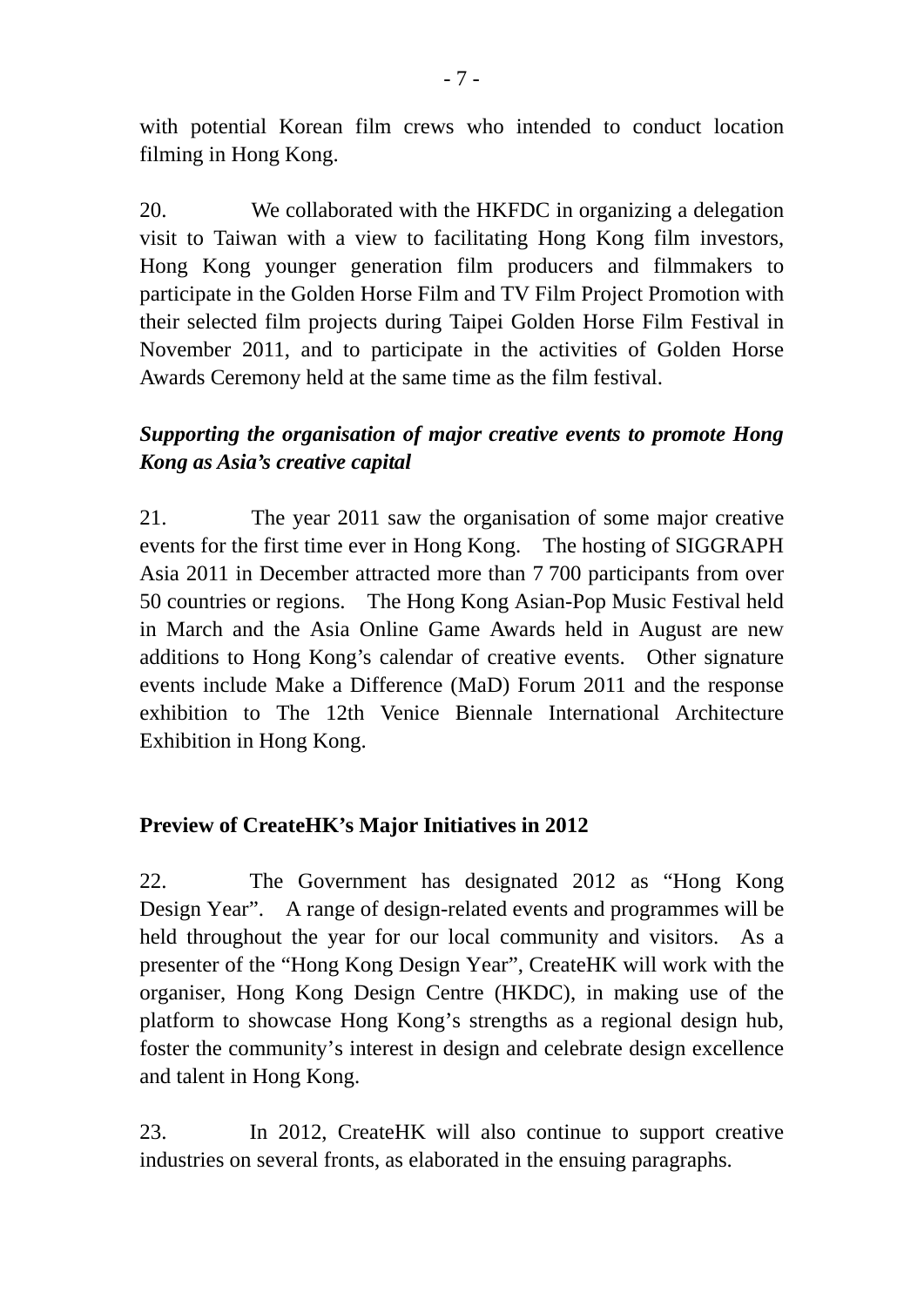### *Nurturing talent and start-up*

24. In order to nurture design start-ups and talent to propel the further development of the design sector, the Government launched the DIP in 2006 under the DSI. It is considered that the DIP is a worthwhile cause and should be extended to support more design start-ups. As HKDC has been Government's strategic partner in promoting design in Hong Kong and has good understanding of the needs of the design community, it stands in a good position to take on the operation of the second phase DIP. Subject to approval by the Finance Committee of the Legislative Council for the funding required of the second phase DIP, HKDC will recruit no less than 60 incubatees within three years starting from May 2012.

## *Supporting the organisation of signature events*

25. CreateHK will sponsor the Hong Kong Asian-Pop Music Festival 2012, which will be hosted in Hong Kong again in March 2012 and feature music performers and contestants from Hong Kong, the Mainland, Taiwan, Japan, Korea, Malaysia and Singapore. The show is expected to reach out to over 10 million viewers through its broadcast in the participating Asian countries and territories.

26. CreateHK sponsors, under the CSI, the staging of the Hong Kong exhibition of the Hong Kong-Shenzhen Bi-City Biennale of Urbanism and Architecture 2011/2012, which will be organised during February to April 2012. A wide range of architectural projects and urban designs will be exhibited with the aim to enriching cultural life in Hong Kong and arouse wider public interests in art, design, architecture, and city development of Hong Kong.

27. Under the CSI's sponsorship, the Avenue of Comic Stars will be set up in Kowloon Park to display the figurines of Hong Kong comics characters and symbols of selected comics artists for two years starting August 2012, with the aims to foster the creative atmosphere in the community, expand the market of Hong Kong comics and promote Hong Kong comics to the Mainland and overseas. The Avenue of Comic Stars is expected to attract over 800 000 visitors.